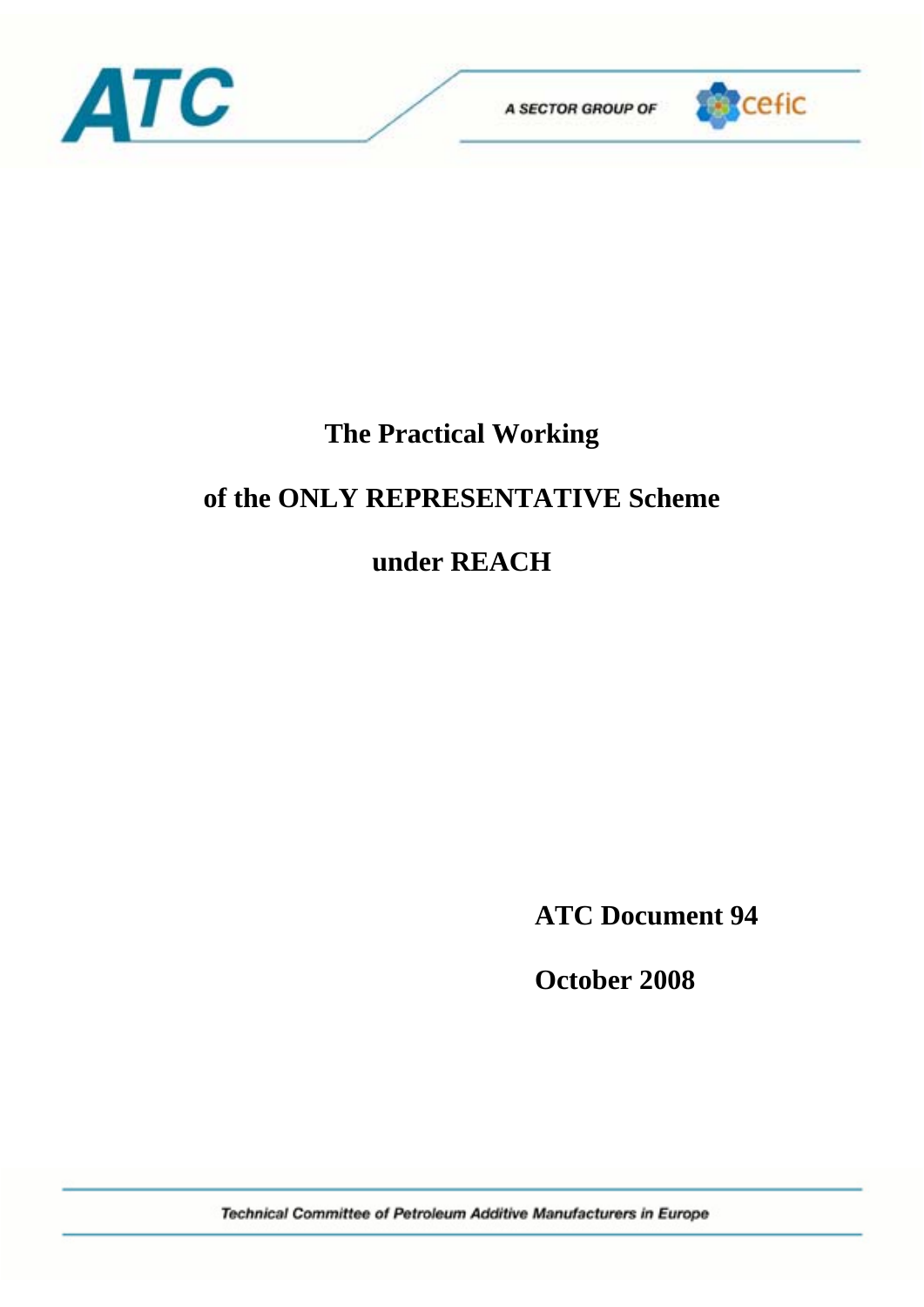# **Paper on the Practical Working of the Only Representative (OR) Scheme ATC REACH Working Group - October 2008**

## **Abstract**

This paper describes proposals for the practical working of the Only Representative (OR) scheme and simplified procedures for communicating information up and down the supply chain. These ideas are likely to be of particular value to those companies who are members of extended non EU supply chains. The paper suggests the use of a new document, a "Declaration of REACH Conformity (DRC)", to simplify the exchange of information along the supply chain whilst protecting the intellectual property of all stakeholders and providing an auditable trail that should be acceptable to the EU Authorities.

## **Current legislative position**

In his speech to the FECC, in June of this year, Otto Linher, DG Enterprise indicated acceptance by the EU Authorities that members of a non EU supply chain could enjoy downstream user (DU) status for substances imported into the EU, provided that the substance had been registered by an Only Representative (OR) acting on behalf of another actor further up the supply chain, including non-community formulators. This has since been confirmed both verbally and in official documents.

An earlier amendment to the official guidance had made it clear that an Only Representative (OR) cannot combine the tonnages produced by different manufacturers but must submit a separate registration for each noncommunity legal entity organisation (manufacturer or formulator) he acts on behalf of.

These changes were generally welcomed by industry as they offered non EU companies the same status as EU companies and provided a much more level playing field. However, one unavoidable consequence is the need for more communication between members of the non EU supply chain and a greater exchange of information, some of it highly confidential (CBI).

In accordance with REACH it will be necessary for the non-community manufacturer's or formulator's substance pre-registration or registration (submitted by an Only Representative) to be communicated down the supply chain to the eventual EU importer and for information on the volumes imported to be reported back to the registrant (OR). In addition, the importer will probably require some form of proof that all substances in the product requiring registration have been registered whilst the registrant (OR) will need to ensure that the registration is in a volume band appropriate to the tonnage imported.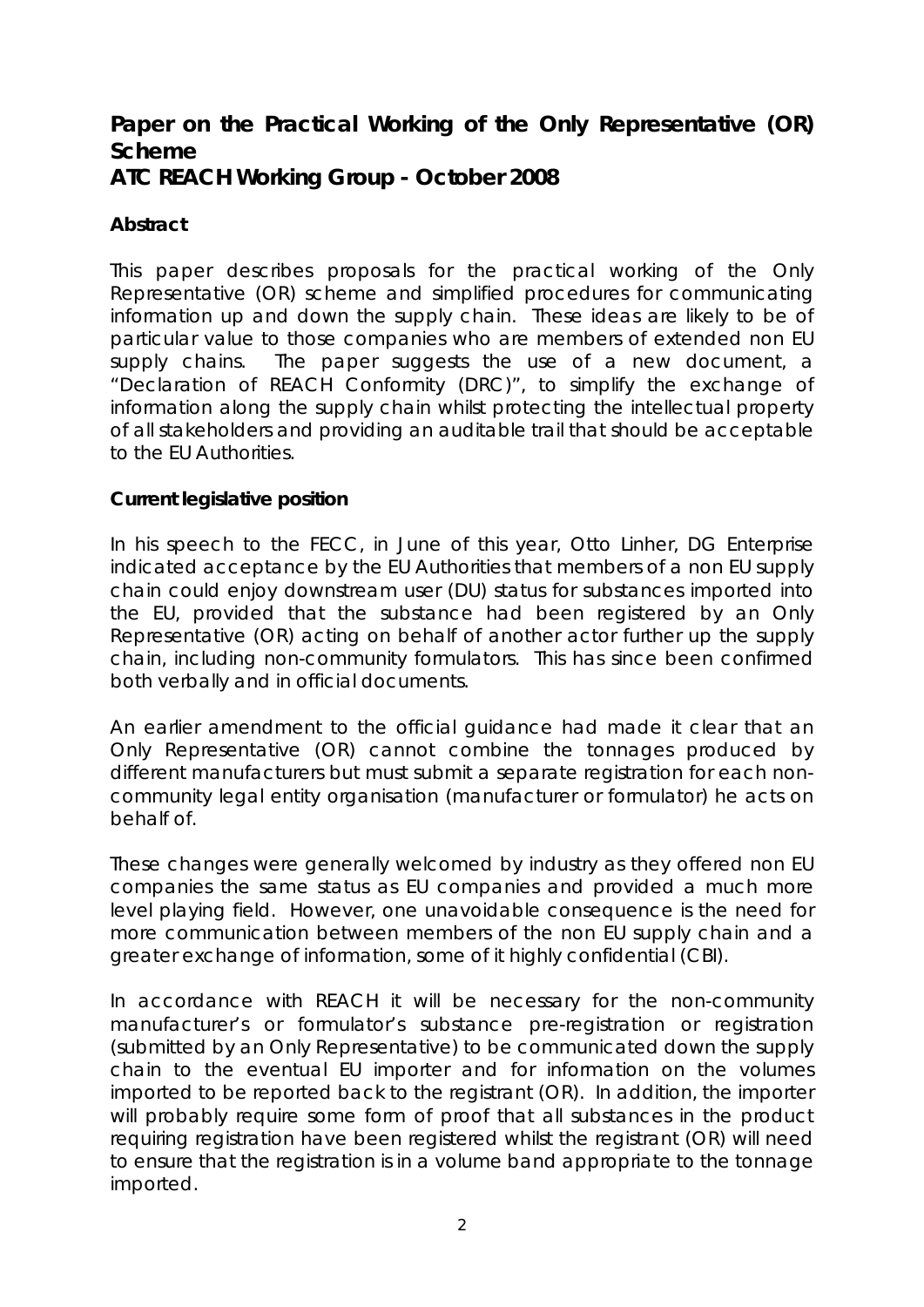Consider the following scenario. A registered substance is sold to another company, blended with other substances into a product, which is sold as a functional component (e.g. antioxidant) for use in a second product (e.g. multifunctional lubricant additive). That product is sold for use in yet another product (e.g. finished lubricant), before being imported into the EU. Typically, each actor considers his/her product composition to be highly confidential business information and this information is rarely shared with downstream users.

In this example, the challenge is therefore to enable the importer to confirm that every substance in the lubricant requiring registration has been registered (by one or more ORs) without the release of confidential business information (CBI).

What follows, offers some reduction in the complexity of the task and better protection of CBI.

# **A Practical Solution to the Problem**

Any proposal for the improved working of the Only Representative (OR) scheme must allow an importer to show that all substances in the product he is importing conform to REACH, in that they are registered or exempt from registration (e.g. substances in REACH Annexes IV and V). It must also ensure that the registrant (OR) for each of those substances is aware of the importer, that the importer is informed of the identity of the OR(s) and that each OR is informed of the imported volume of each substance that he/she is responsible for.

In addition, a practical scheme must be administratively simple, protect confidential business information (CBI) as much as possible and provide an auditable trail that will allow the EU Authorities to confirm that the scheme is being properly managed and that all substances in an imported product requiring registration have been registered in their correct tonnage bands.

## **ATC REACH Working Group proposes**:

The non-community substance manufacturer or formulator appoints an OR, who will assume all responsibilities of the EU importer including pre-registration and registration of the substance(s) in his/her product. A simple document, a Declaration of REACH Conformity (DRC), is prepared by the manufacturer or formulator and is issued to all customers. This document confirms that each substance in the product is in conformity with REACH, identifies the manufacturer or formulator (or other actor) and the identity and contact details of each OR.

A formulator who then combines this product with other substances to form a different product would prepare his own DRC and issue that to each of his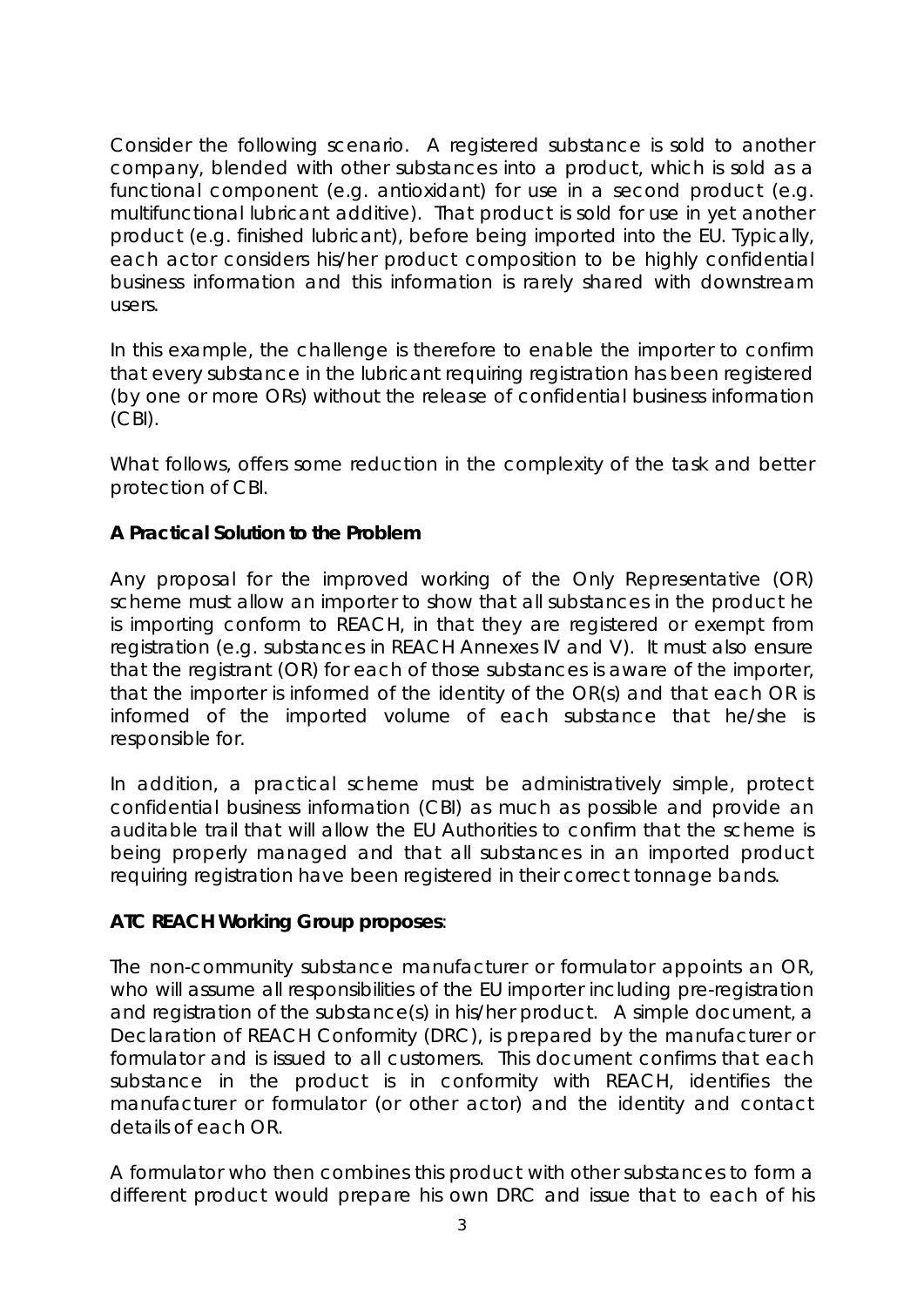customers1. This DRC would be based on the information received from all his/her non-community suppliers and would again confirm that all components in the product were in conformity with REACH. It would also identify the Only Representative(s) responsible for pre-registering and registering each of those substances.

<sup>1</sup> The DRC is the method for communicating this information in the supply chain favoured by ATC members. Other actors in the supply chain are free to choose their own method of communicating the same information to the next actor in the supply chain.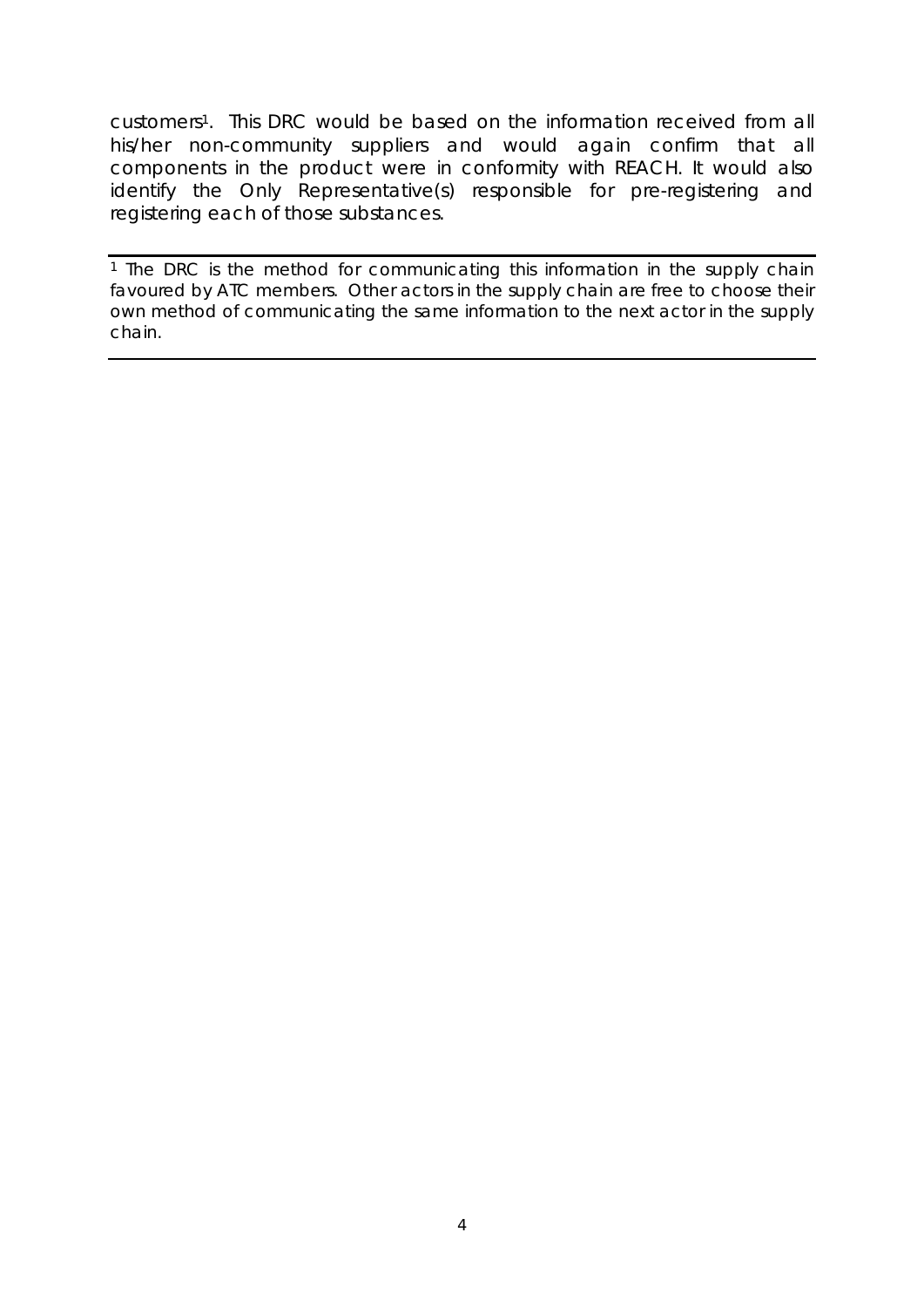This process would be repeated at every level of the non-community supply chain with each actor in the supply chain issuing their own DRC (or equivalent communication) to their customers. It is envisaged that any DRC's received by an actor in the supply chain will not be passed onto the next actor; instead each actor in the supply chain collates the REACH conformity information on the DRCs received from their suppliers and prepares a new DRC (or equivalent) for the product they supply to their customers. This new document (DRC) should include the identity of an OR responsible for each substance in the product requiring registration (see Annexes 1 to 3 of this document).

Providing an actor in the non-community supply chain has their product formulation details they will be able to appoint an Only Representative for one or more substances in their product, even if other actors further upstream (e.g. component suppliers) have already appointed an OR for their substance or product. In this case, the actor (e.g. formulator) can choose which OR is communicated to the next actor down the supply chain.

**The EU importer therefore receives a single document confirming that all the substances in the product he is importing into the EU conform to REACH, and listing the contact details of the registrant (OR) responsible for any substance requiring registration.**

Only Representatives must ensure that the substance registrations they submit are in the correct tonnage band and therefore need to know how much of each substance is being imported into the EU. This information can only come from the importers.

One option would be for the importer to advise his/her immediate supplier of the annual tonnage of each product imported. The supplier would break that information down into annual tonnages of the components in his/her product(s) and communicate that data to the companies who provided those components. The identity of the importer or importers would also be given.

This process of passing information from one actor to the next up the supply chain would be repeated until it reaches the non-community manufacturer/formulator who appointed the Only Representative. Each actor in the chain would use their knowledge of the formulation to break down the data until the tonnage of individual substances was obtained. The OR would use that information to ensure that his/her registration was in the correct tonnage band. They might also advise the importer of receipt of this information.

Alternatively, importers might choose to contact each OR directly, give them the annual tonnage of the product imported and allow the OR(s) to calculate the tonnage of each substance for themselves. If desired, importers could seek confidentiality agreements from each OR in order to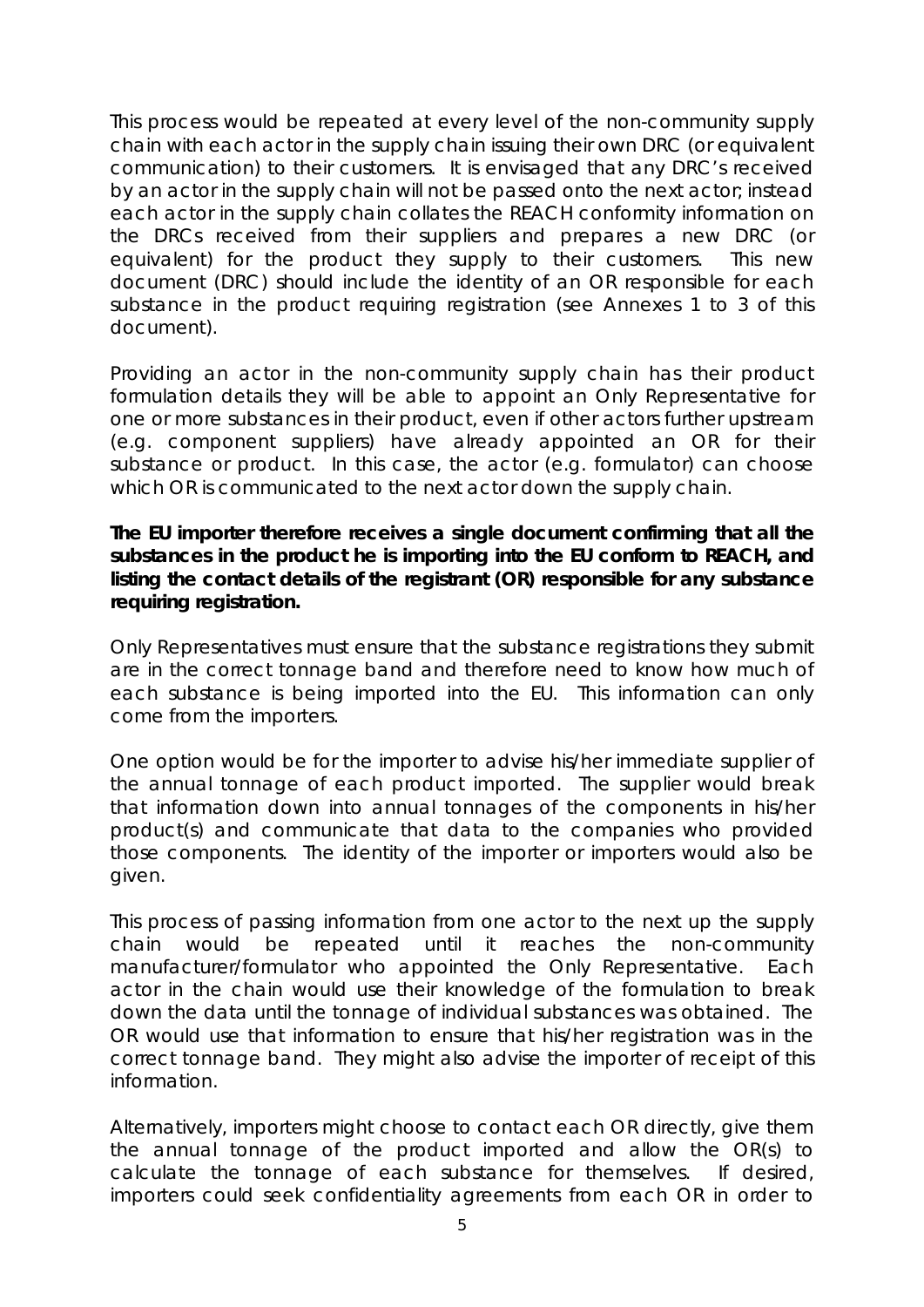protect their confidential business information. In order for this to work, each OR would need information on the formulation of the imported product and the disclosure of that data would have to be negotiated with the formulators.

It is important to understand that the DRC or equivalent will not identify, by name, the substance(s) for which the OR is responsible because this would necessitate disclosure of confidential business information (CBI) in the supply chain. To comply with the requirements of Article 8 the non-community manufacturer/formulator who appoints the OR should simply advise the EU importer that he/she is responsible for one or more substances in the product being imported. Clearly, for this communication to make sense the name of the exported product needs to be communicated to the OR(s), either by the EU importer(s) or the direct exporter(s). Again, if this is considered to be CBI, it can be provided under a secrecy agreement.

The process described above still necessitates the disclosure of some confidential information in the supply chain, specifically the identity of the EU importer(s), and the name and volume of the product (but not individual substances) being imported. However, this level of disclosure is far less than might otherwise be required if the REACH responsibilities were transferred downstream to the EU importer(s).

Clearly an EU importer does not have to follow this proposed scheme. They could, for example, choose to register for themselves, the substances in the products they import providing they had full compositional information. However, it is considered that the difficulties of obtaining formulation details from every actor in the supply chain, the legal complexity of setting up the necessary confidentiality agreements and the expense of registration, outweighs their loss of CBI described above.

Under this scheme, in the event of an audit by the European Authorities the importer will possess a document from their immediate non-community supplier confirming that all the substances in the imported product are in conformity with REACH and identifying a registrant (OR) for each substance in the product.

Should the Authorities want to confirm that all the substances in the product were registered and that the imported tonnage was covered by an appropriate registration then it is envisaged that they would do that by contacting each of the registrants (OR) listed on the DRC in the first instance.

## **Obligations**

For this process to work there have to be some rules:

The DRC (or equivalent) from the actor appointing the OR must contain the trade name of the product together with their company name and address, and the name, telephone number and email address of their REACH contact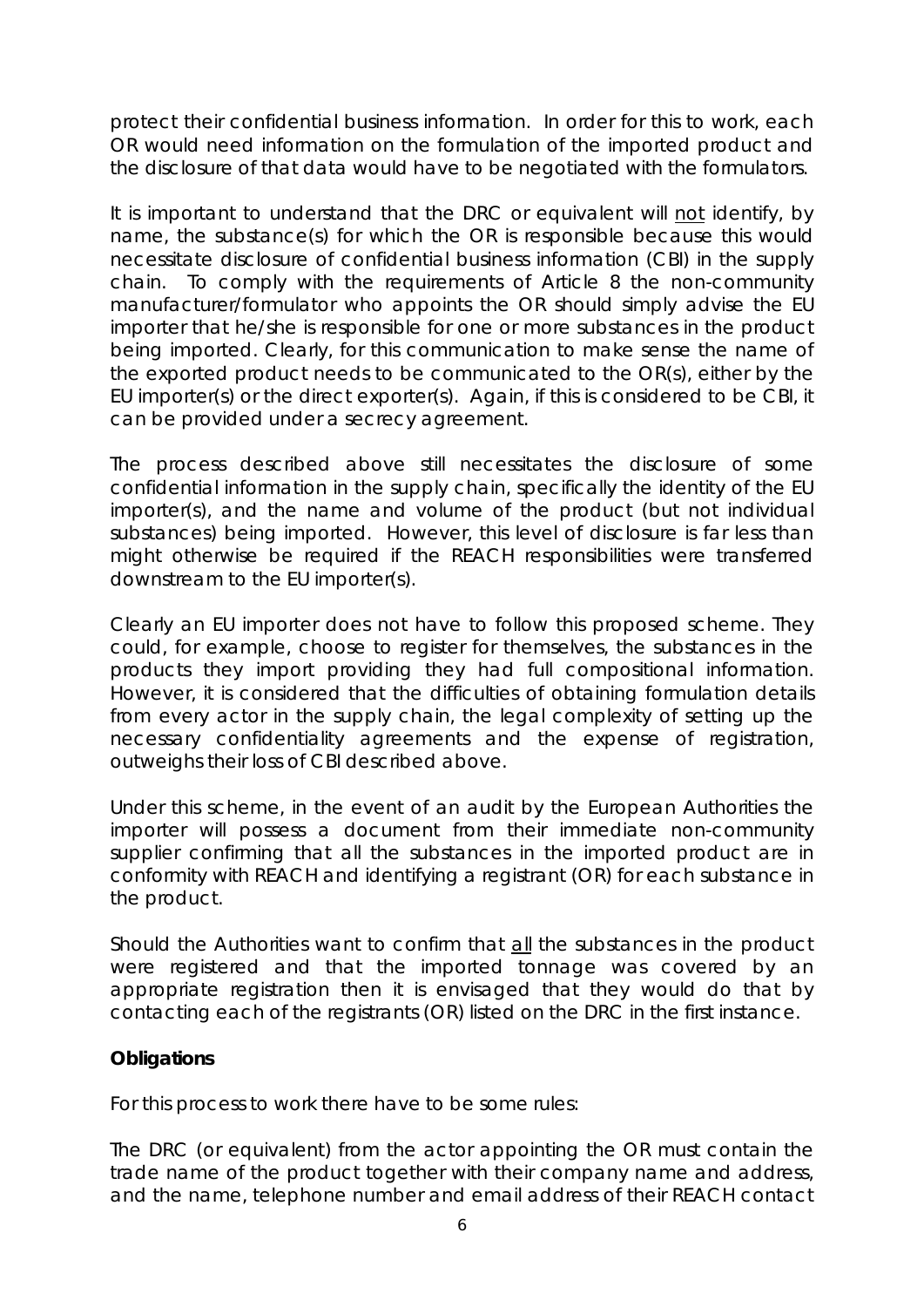person. The identity and contact details of the Only Representative (OR) responsible for the importer(s) obligations including pre-registration and registration of the substance are also required.

Actors at each subsequent step down the supply chain are expected to create their own DRC (or equivalent communication format), including the trade name of their product, their company name and address, and the name, telephone number and email address of their REACH contact person.

The name and contact details of an Only Representative for every substance in their product requiring registration, must also be listed. Note that if a substance has been registered by more than one actor (OR), for example by the substance manufacturer's OR and also by a downstream formulator's OR, only the identity of one OR is required on the DRC. This would probably be the OR appointed by the formulator.

The DRC (or equivalent) should contain the date to which it's valid and a version number so that downstream actors can be certain that they hold the most up-to-date information concerning a product's REACH conformity. It is expected that a new DRC would be provided to the next actor in the supply chain if an update was made to this document (in much the same way that a revised Safety Data Sheet is provided to a downstream user after a significant change has been made).

Every DRC (or equivalent) could also indicate whether the document is for a substance or a preparation (mixture) or a polymer.

It is essential that the DRC includes the following conditions of issue:

*This declaration covers only the stated substance, preparation or polymer, and only the stated supplier.* 

*You are required to pass on the details of the Only Representative(s) stated on this declaration (or at least one OR for each substance in a preparation) to any EU legal entity of whom you are aware, who imports this substance/preparation/polymer into the European Union.* 

*You are required to inform the Supplier(s) or the Only Representative(s) stated on this form of the identity of any EU legal entity that will use this Declaration to support their importation of the substance/preparation into the European Union.* 

*On request, you will be required to inform the non-community Supplier or the Only Representative(s) stated on this form of the exact volume of product which is ultimately imported into the European Union. This data must be made available to ensure that all substances are covered by a registration in the correct volume band.*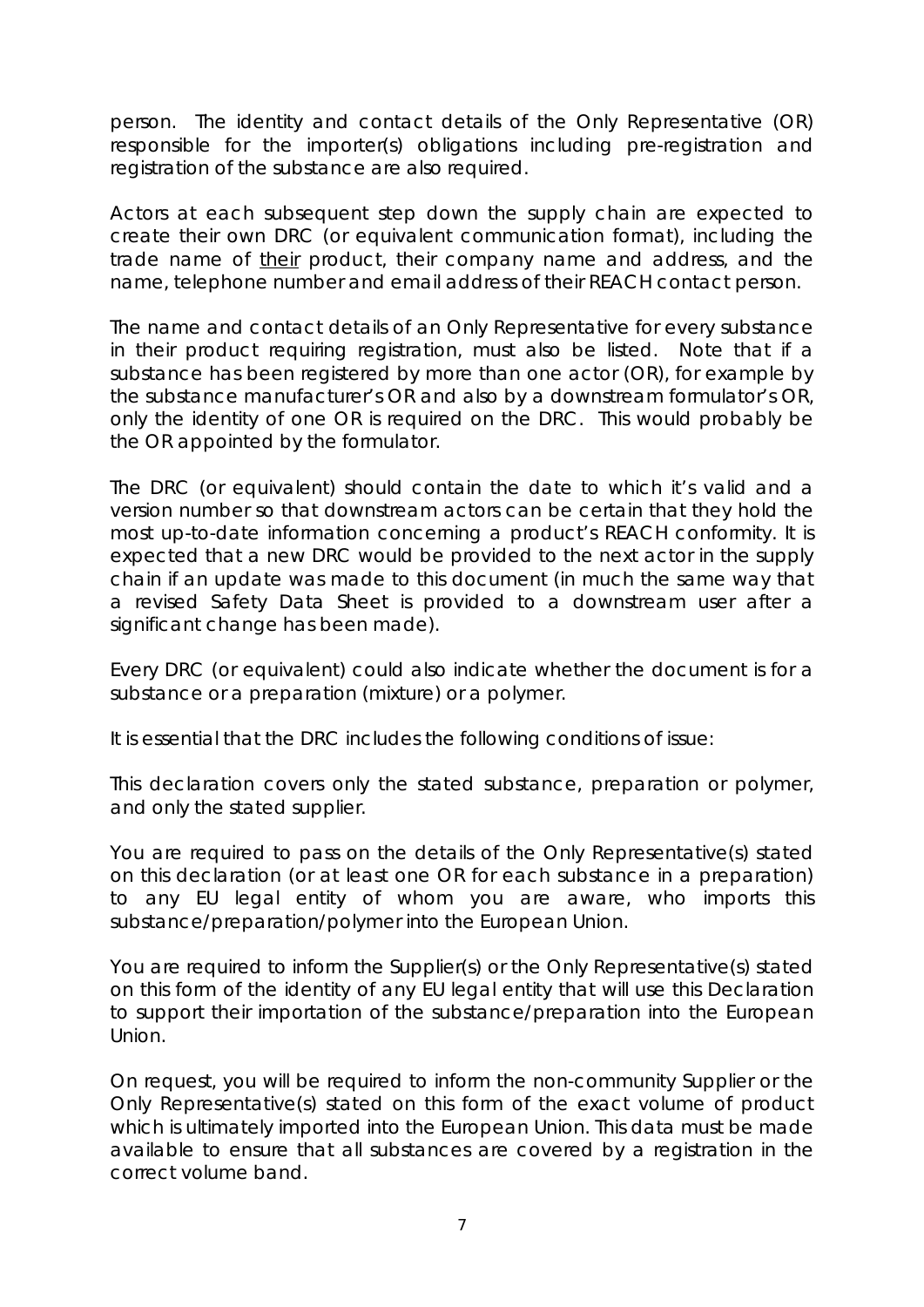*If you sell on to other customers outside the EU, who also export this substance or preparation to the European Union, either on its own, or as part of another preparation or article, then you or your customers are required to inform the Supplier or the Only Representative(s) stated on this form of the identity of the EU importer(s) and the volumes imported into the EU. This data must be made available to ensure compliance with REACH in the correct volume bands. Failure to communicate this information (EU importer identity and volumes) would result in the product being considered NOT to comply with REACH.* 

*In addition, the company issuing this Declaration of REACH Compliance agrees to provide (in confidence) to the European Authorities, any information they might legitimately require to audit the REACH conformity of the substance or substances in the product covered by this document.*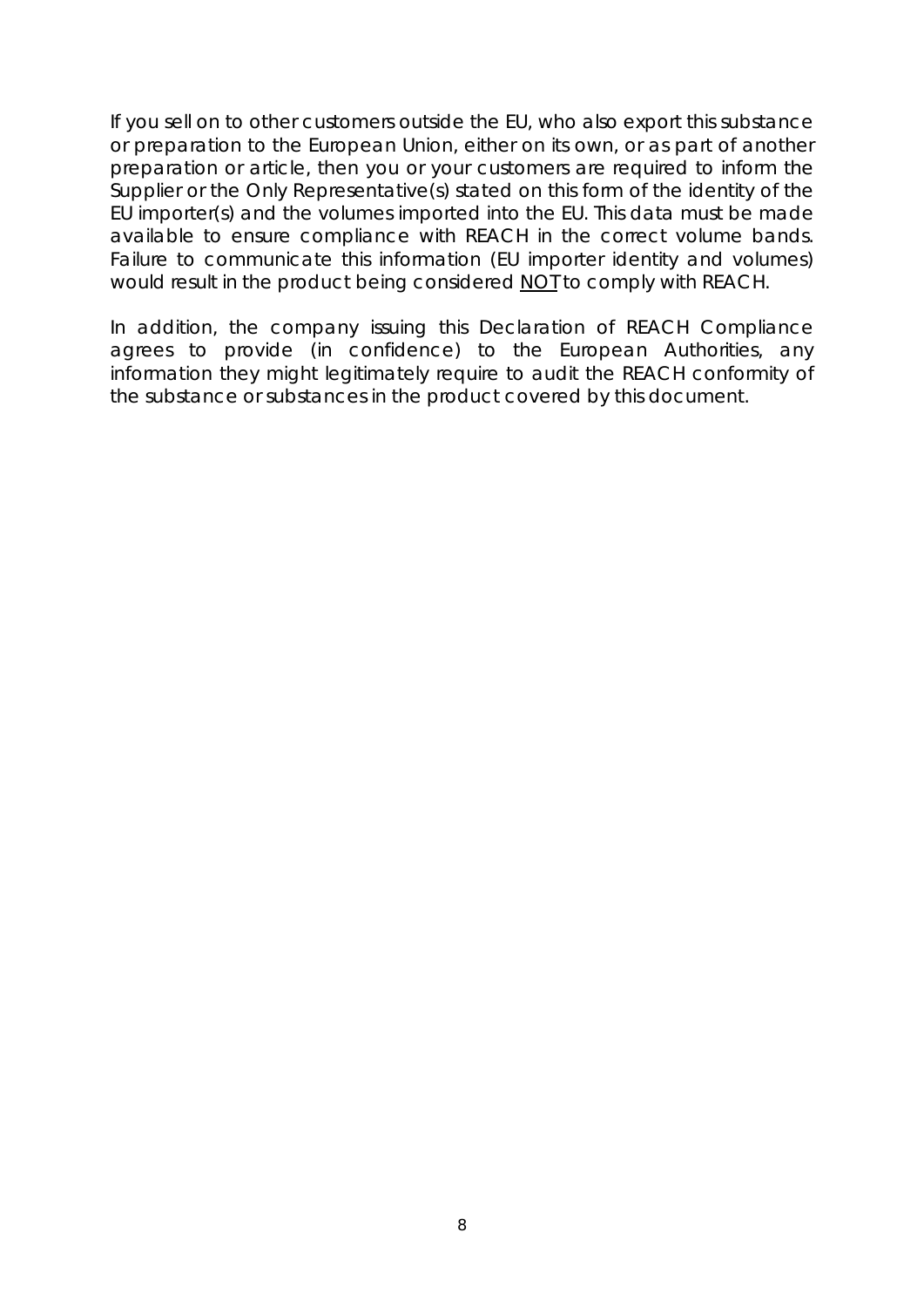## **Summary**

The ATC REACH WG believes that the proposals outlined in this paper constitute a simple and manageable approach to assuring REACH conformity among different actors in the non EU supply chain and for the EU importer, providing adequate protection of CBI for formulators, relieving downstream actors (including the EU importer) of any registration burden and ensuring the European Authorities have an auditable paper trail to follow if required.

It's not the ATC REACH WG's intention that this OR scheme should become an "official" procedure adopted into EU Registration guidance documents, or that this should be the only solution available to companies seeking to address these issues. Instead we offer this to the petroleum additive industry's supply chain as one possible solution to ensuring that product can continue to be traded between non-EU and EU countries.

Whilst this proposed scheme is widely endorsed amongst the member companies of ATC, it will not necessarily be followed by every member nor, as explained above, is it intended in any way as an "official" procedure for mandatory application. It is accepted that this is a complex issue, and that there may be other workable solutions which are now under active consideration.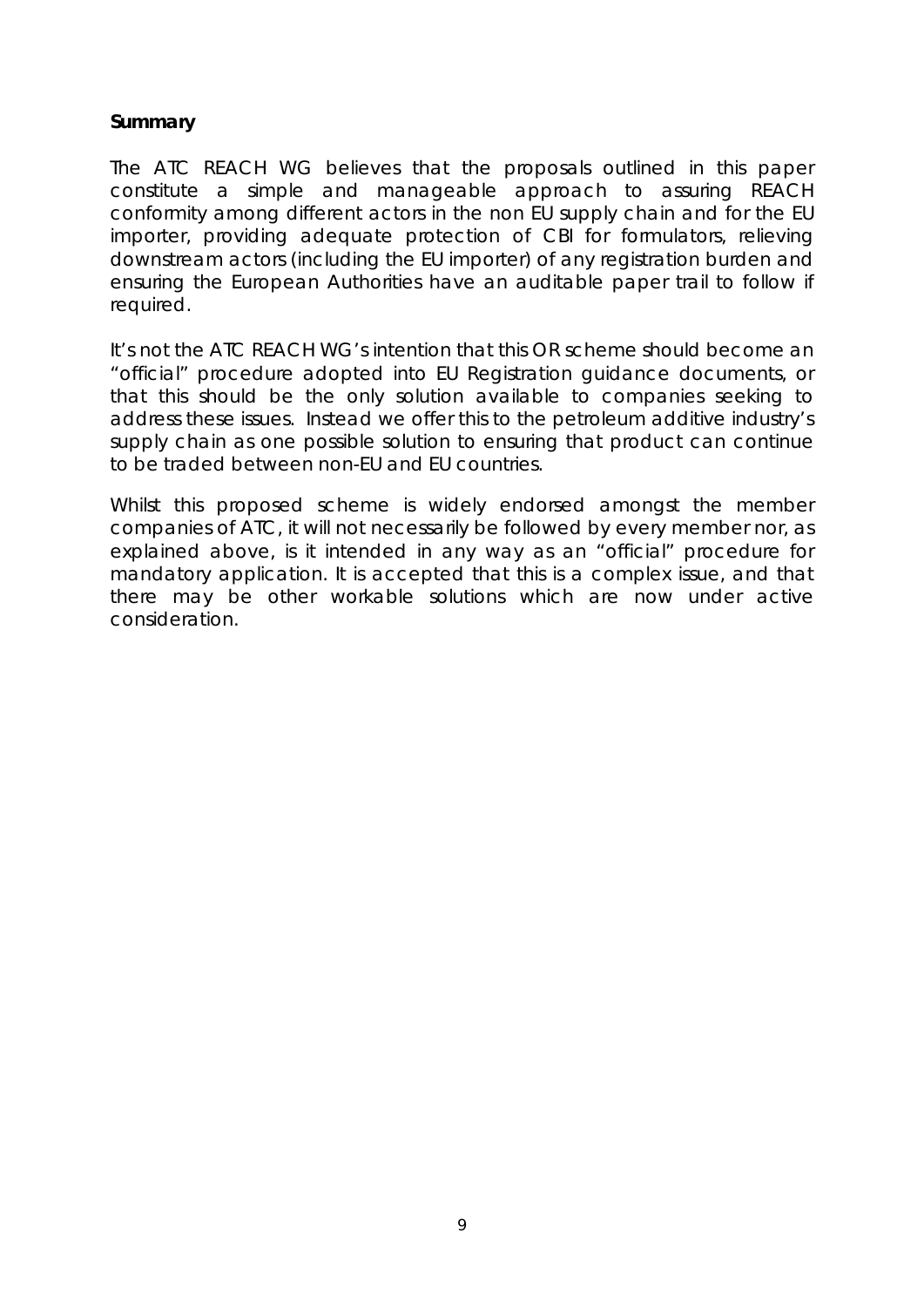### **Annex 1**

Flow diagram showing the flow of information up and down the Supply Chain



- 1. In this example, two substance manufacturers (S1 & S2) have each appointed an Only Representative (OR1 & OR2, respectively) who will register their substance for REACH.
- 2. Each manufacturer prepares a Declaration of REACH Conformity for their substance (DRC1 & DRC2), identifying the registrant (OR) but not the substance. Each supplies this REACH declaration to Formulator F1.
- 3. Formulator F1 blends substances S1 & S2 together and sells the product. He prepares and issues his own REACH declaration (DRC3), identifying OR1 & OR2 as the registrants of the substances in the mixture.
- 4. Substance manufacturer (S3) has also appointed an OR to register his substance, which S3 sells to Formulator F2, providing the formulator with a REACH declaration (DRC4).
- 5. Formulator F2 blends this substance with the product obtained from Formulator F1 to make a new product. He supplies this to Importers 1 & 2, providing them with his own REACH declaration (DRC5), which identifies OR1, OR2 & OR3 as the registrants of the substances in the product, but does not disclose the identity of the substances as this is considered confidential business information (CBI).
- 6. Importers 1 & 2 advise Formulator F2 of the annual tonnage each import into the EU.
- 7. Formulator F2 breaks down the tonnage data into the tonnages of the substance (from S3) and product (from F1). He reports these figures to their respective suppliers together with the identity of the importers.
- 8. Manufacturer S3 gives the tonnage data of the substance to his OR, who checks that this imported volume is covered by his registration and may confirm that to the importers.
- 9. Formulator F1 breaks the tonnage data down into the tonnage of each substance in his product and gives that information to their respective manufacturers (S1 & S2), together with the identity of the importers.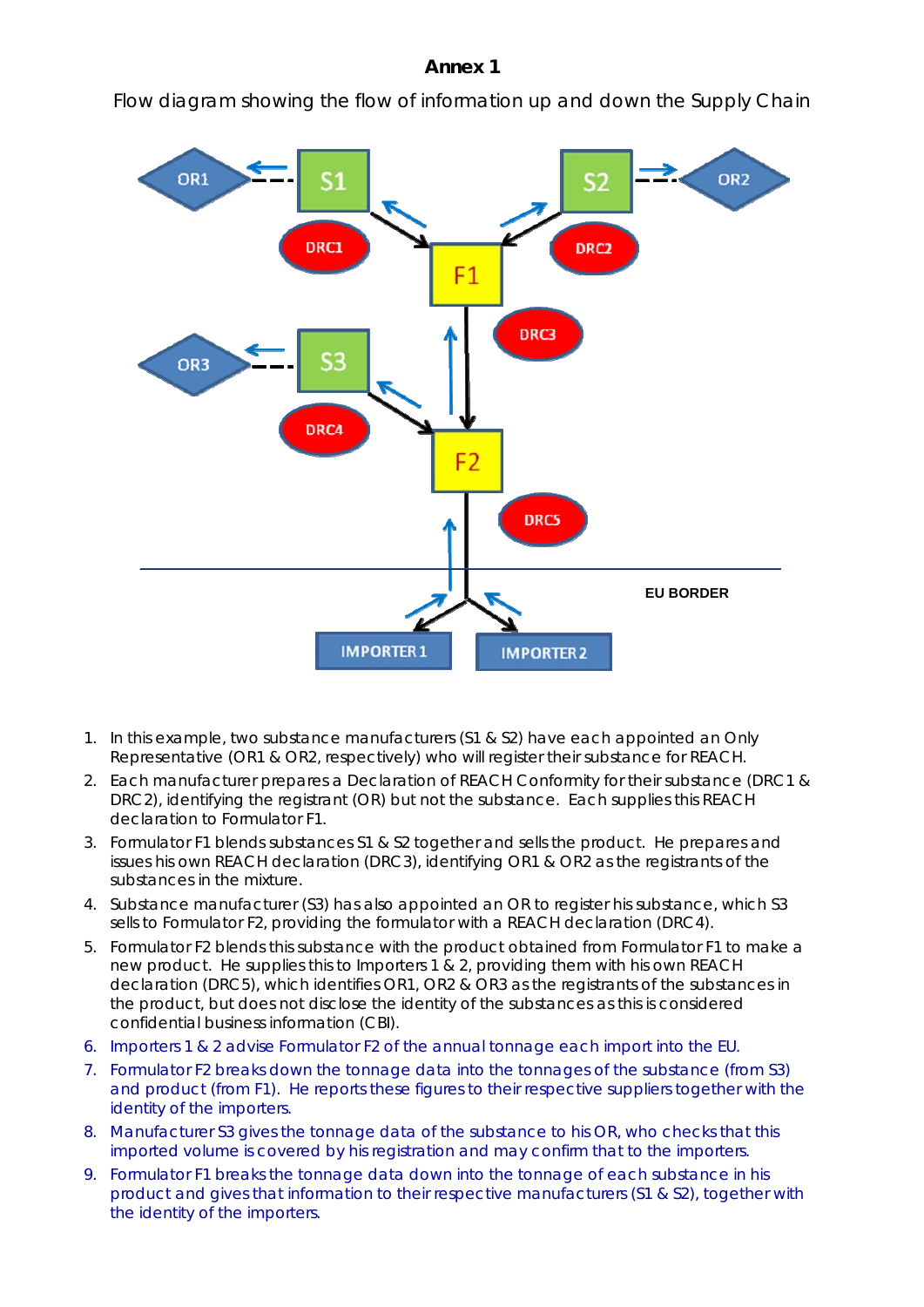### **Annex 1**

Flow diagram showing the flow of information up and down the Supply Chain

10. Each substance manufacturer (S1 & S2) gives that data to their respective OR, who checks that the imported volumes are covered by their registration and may confirm that to the importers.

Note that other scenarios are envisaged; for instance, DRC1 and DRC2 in this example MIGHT not be required if the Formulator F1 knows the exact chemical identity of the substances he purchases and has chosen to appoint an OR himself rather than rely on the OR appointed by S1 and S2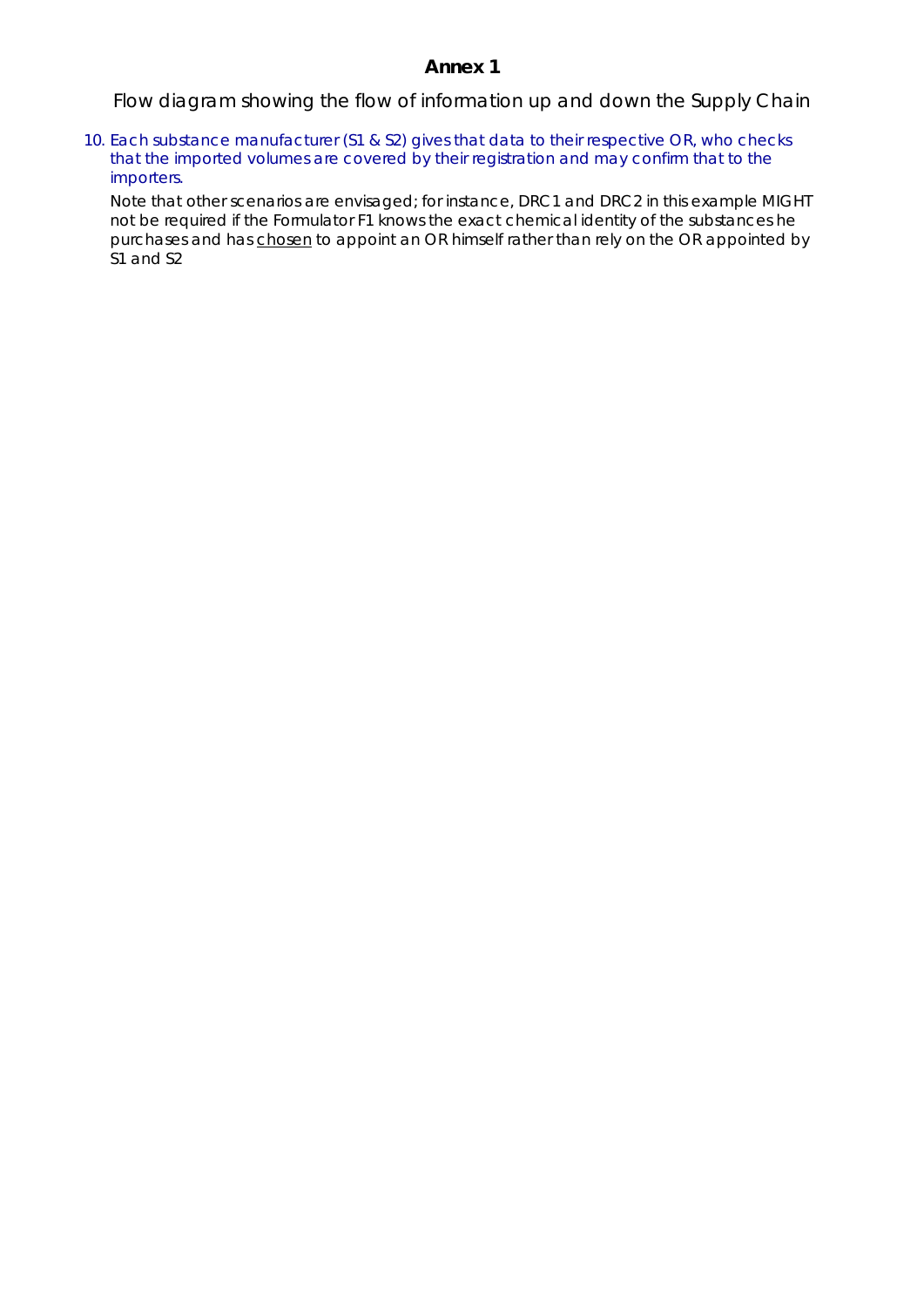# **DECLARATION OF REACH CONFORMITY**

**Product Trade Name** My Substance **3 Aproduct Trade Name** 3 Aproximate 3 Aproximate 3 Substance 3 Aproximate

 Preparation □ Polymer □

# **SUPPLIER DETAILS**

Company Name: *S1 Manufacturing Corporation*  Address: *Chemical Road, Industrial Business Park, Anytown, USA* 

REACH Contact Name: *Jane Doe* Telephone Number: *001 222 333 4444*

Email: *jane.doe@s1manufacturing.com*

**FOR NON-EU SUPPLIERS – Details of Only Representatives are listed overleaf** 

### **SUBSTANCES**

We declare that this substance conforms to the requirements of Regulation (EC) No. 1907/2006 (REACH)

### **PREPARATIONS & POLYMERS**

We declare that all of the substances contained in this product conform to the requirements of Regulation (EC) No. 1907/2006 (REACH), and we confirm that we have obtained confirmation of conformity from any third parties supplying us with components contained in this product. In the event that the product is, or contains one or more polymers, we confirm that any monomers or other substances used in the manufacture of any polymer(s) and that are present at ≥ 2% in the polymer and imported at ≥ 1 MT/annum also conform to Regulation (EC) No. 1907/2006 (REACH).

| Date created:   | 1 October 2008  |
|-----------------|-----------------|
| Version number: |                 |
| Expiry date:    | 1 December 2008 |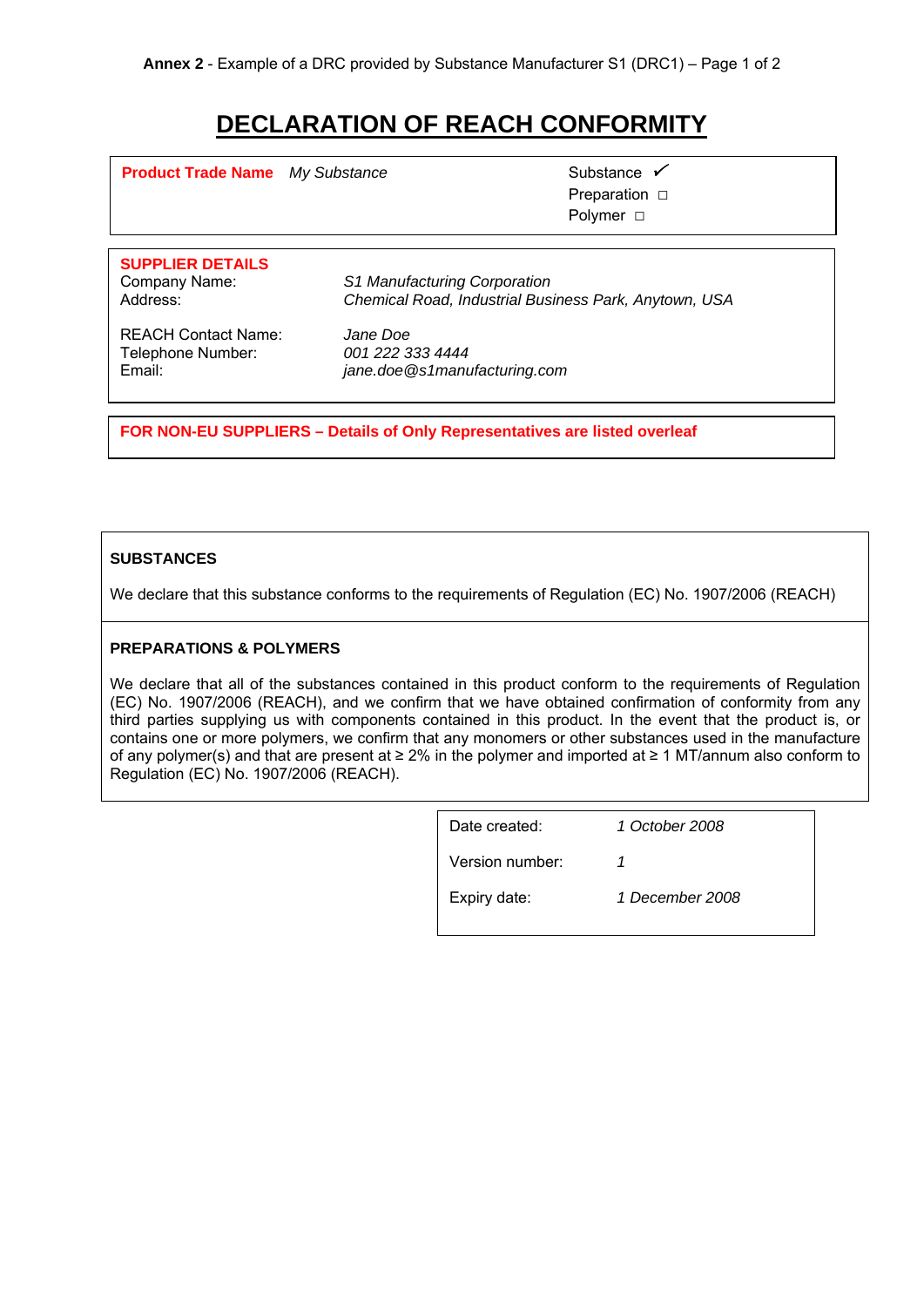#### **Conditions of Issue of Declaration of REACH Conformity**

This declaration covers only the stated substance, preparation or polymer, and only the stated supplier.

You are required to pass on the details of the Only Representative(s) stated on this declaration to any EU legal entity of whom you are aware, who imports this substance/preparation/polymer into the European Union.

You are required to inform the Supplier or the Only Representative(s) stated on this form of the identity of any EU legal entity that will import this substance, preparation or polymer into the European Union.

You are also required on an annual basis to inform the Supplier or the Only Representative(s) stated on this form of the exact volume of product which is imported into the European Union that you are aware of. This data must be made available to ensure that all substances conform to REACH in the correct volume bands.

If you sell on to other customers outside the EU, who also export this substance, preparation or polymer to the European Union, either on its own, or as part of another preparation or article, then you or your customers are required to inform the Supplier or the Only Representative(s) stated on this form of the identity of the importer(s) and the volumes imported into the EU. This data must be made available to ensure conformity to REACH in the correct volume bands.

In addition, the company issuing this Declaration of REACH Conformity agrees to provide (in confidence) to the European Authorities, any information which is legitimately required and is available to the company in order to audit the REACH conformity of the substance(s) covered by this document.

#### **Only Representative(s)**

Substance(s) covered by this Declaration, are represented by the following Only Representatives:

| <b>Only Representative</b><br>Name<br>S1 Europe Ltd.<br>High Street, Up Town,<br>Address<br>England<br>Contact Name Tom Pearse<br>tom.pearse@s1europe.com<br>Email<br>+44 (0) 1234 56 7891<br>Telephone | <b>Only Representative</b><br>Name<br>Address<br><b>Contact Name</b><br>Email<br>Telephone |
|---------------------------------------------------------------------------------------------------------------------------------------------------------------------------------------------------------|--------------------------------------------------------------------------------------------|
| <b>Only Representative</b>                                                                                                                                                                              | <b>Only Representative</b>                                                                 |
| Name                                                                                                                                                                                                    | Name                                                                                       |
| Address                                                                                                                                                                                                 | Address                                                                                    |
| <b>Contact Name</b>                                                                                                                                                                                     | <b>Contact Name</b>                                                                        |
| Email                                                                                                                                                                                                   | Email                                                                                      |
| Telephone                                                                                                                                                                                               | Telephone                                                                                  |
| <b>Only Representative</b>                                                                                                                                                                              | <b>Only Representative</b>                                                                 |
| Name                                                                                                                                                                                                    | Name                                                                                       |
| Address                                                                                                                                                                                                 | Address                                                                                    |
| <b>Contact Name</b>                                                                                                                                                                                     | <b>Contact Name</b>                                                                        |
| Email                                                                                                                                                                                                   | Email                                                                                      |
| Telephone                                                                                                                                                                                               | Telephone                                                                                  |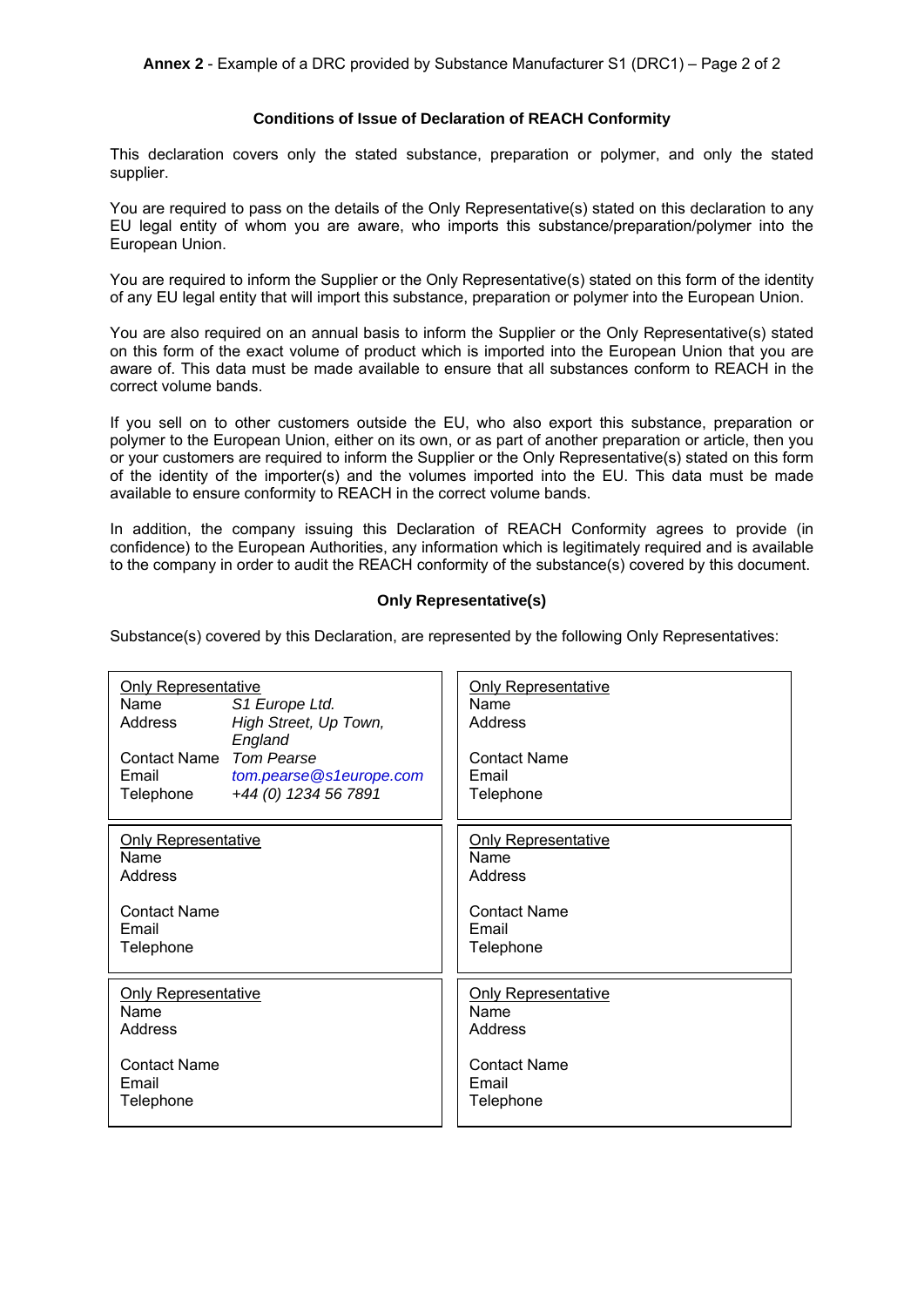# **DECLARATION OF REACH CONFORMITY**

**Product Trade Name** *My Formulation* Substance □

Preparation  $\checkmark$ Polymer □

# **SUPPLIER DETAILS**

Company Name: *F2 Formulation Corporation.*  Address: *Product Lane, Heavy Industrial Estate, Somewhere, USA* 

REACH Contact Name: *Alice Spring* Telephone Number: *001 444 333 2222*

Email: *aspring@f2formulation.com*

**FOR NON-EU SUPPLIERS – Details of Only Representatives are listed overleaf** 

### **SUBSTANCES**

We declare that this substance conforms to the requirements of Regulation (EC) No. 1907/2006 (REACH)

### **PREPARATIONS & POLYMERS**

We declare that all of the substances contained in this product conform to the requirements of Regulation (EC) No. 1907/2006 (REACH), and we confirm that we have obtained confirmation of conformity from any third parties supplying us with components contained in this product. In the event that the product is, or contains one or more polymers, we confirm that any monomers or other substances used in the manufacture of any polymer(s) and that are present at ≥ 2% in the polymer and imported at ≥ 1 MT/annum also conform to Regulation (EC) No. 1907/2006 (REACH).

| Date created:   | 7 October 2008  |
|-----------------|-----------------|
| Version number: |                 |
| Expiry date:    | 1 December 2008 |